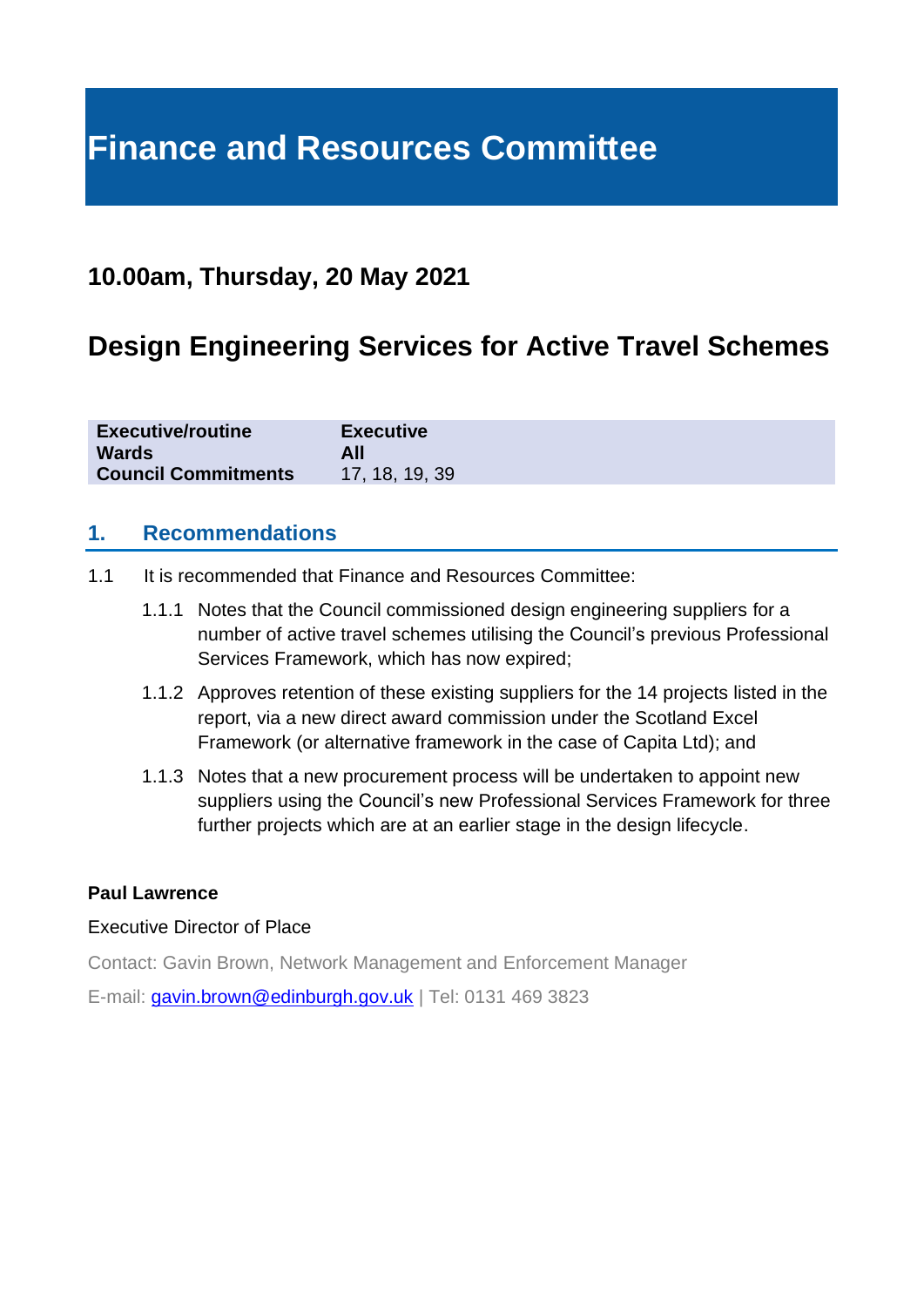**Report**

# **Design Engineering Services for Active Travel Schemes**

#### **2. Executive Summary**

2.1 This report proposes the retention of existing suppliers who are currently providing design engineering services for 14 active travel projects. These commissions are due to expire shortly, however these suppliers are not part of the Council's new Professional Services Framework and therefore it is proposed to appoint them via a direct award primarily under the Scotland Excel Framework, in the interests of continuity and to avoid abortive work.

#### **3. Background**

- 3.1 The Council previously commissioned design engineering support for a number of active travel projects utilising the Council's previous Professional Services Framework. This Framework expired in March 2021.
- 3.2 Projects awarded during the previous framework's lifetime may extend beyond the life of that framework. However, post framework expiry there is no mechanism for maintaining consistency of supplier for further Royal Institute of British Architects (RIBA) Stages that have yet to be commissioned.
- 3.3 Under this Framework, a number of design engineering commissions were awarded to AECOM Ltd and one was awarded to Capita Ltd. These commissions were awarded at various RIBA Stages.

#### **4. Main report**

- 4.1 The Finance and Resources Committee approved a new Professional Services Framework on 29 [October 2020](https://democracy.edinburgh.gov.uk/documents/s28384/7.6%20-%20Award%20of%20Contract%20for%20Professional%20Services%20Framework%20V2.pdf) to a number of suppliers however neither Capita Ltd nor AECOM Ltd were successful in being appointed.
- 4.2 A review of the existing Active Travel schemes shows that there are 14 commissions where AECOM Ltd and Capita Ltd are currently providing design engineering support and which the Council would wish to extend to completion of the RIBA Stages.
- 4.3 To provide continuity, it is proposed to retain AECOM Ltd for the project that they are working on, via a new direct award commission under the Scotland Excel Framework.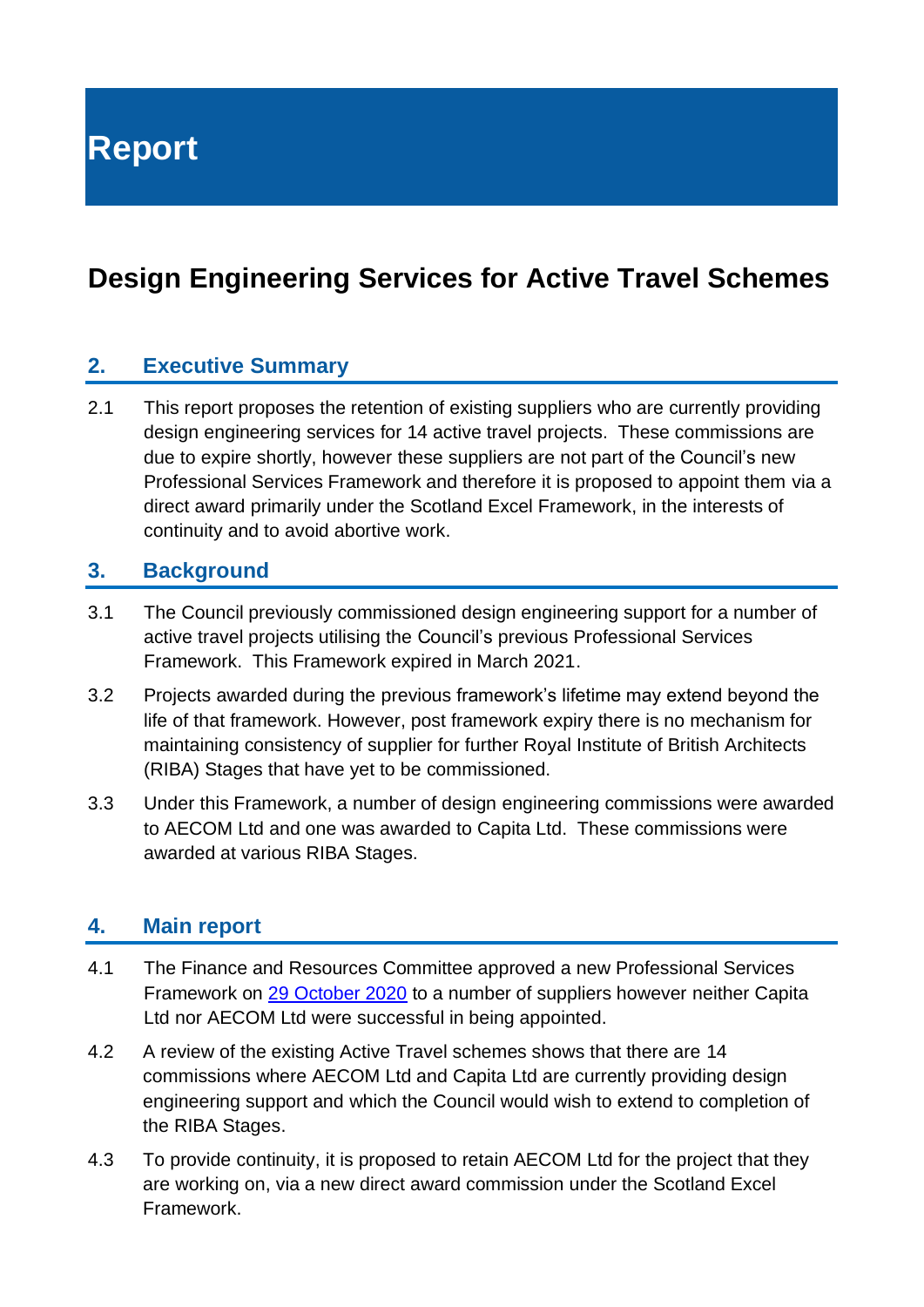- 4.4 An alternative approach will be required to re-commission Capita Ltd as they are not currently on the Scotland Excel Framework. This will be progressed by the Active Travel team working closely with Commercial and Procurement Services.
- 4.5 The reasons for proposing extending these existing commissions is due to the suppliers' extensive knowledge of these projects to an advanced stage in their lifecycle and to ensure continuity in the design process, reducing the risk of abortive work, lost time and increased cost. Abortive work is particularly a risk as, if the retendering of a design engineer is required, the new supplier may not be willing to accept responsibility for any options appraisal or design work undertaken by the previous supplier.
- 4.6 The full list of projects affected are outlined in Appendix 1 and the total estimated value of the work to be procured in this way is £1,351,745.
- 4.7 There are a further three commissions which are due to expire at the conclusion of the current Stage of the project. It is proposed to undertake a new procurement process to appoint a new supplier under the Council's new Professional Services Framework, to progress these projects towards their conclusion. Although these projects are already underway, they are currently at an earlier stage or the risk of abortive work is lower.
- 4.8 These projects are listed in Appendix 2 and the total estimated value of the work to be procured in this way is £188,892.

### **5. Next Steps**

- 5.1 Subject to the approval of the recommendations in this report, work will commence, in conjunction with Commercial and Procurement Services, on commissioning the relevant supplier for the projects listed in Appendix 1, through direct award via the Scotland Excel Framework (or an alternative framework in the case of Capita Ltd).
- 5.2 For the projects outlined in Appendix 2, work will continue until the end of the current commission. Sourcing of a new supplier for future stages will be via the Council's new Professional Services Framework.

### **6. Financial impact**

- 6.1 The total estimated value of the future work that is proposed to be procured by direct awards to the current supplier under the Scotland Excel framework is £1,351,745.
- 6.2 The total estimated value of the future work that is proposed to be procured for future Stages through the Council's Professional Services Framework is £188,892.
- 6.3 The specified projects are receiving funding through Sustrans' Places for Everyone (PfE) programme. Under this programme, the projects will receive 100% funding from Sustrans for design costs, provided that the designs incorporate a series of design principles and outcomes.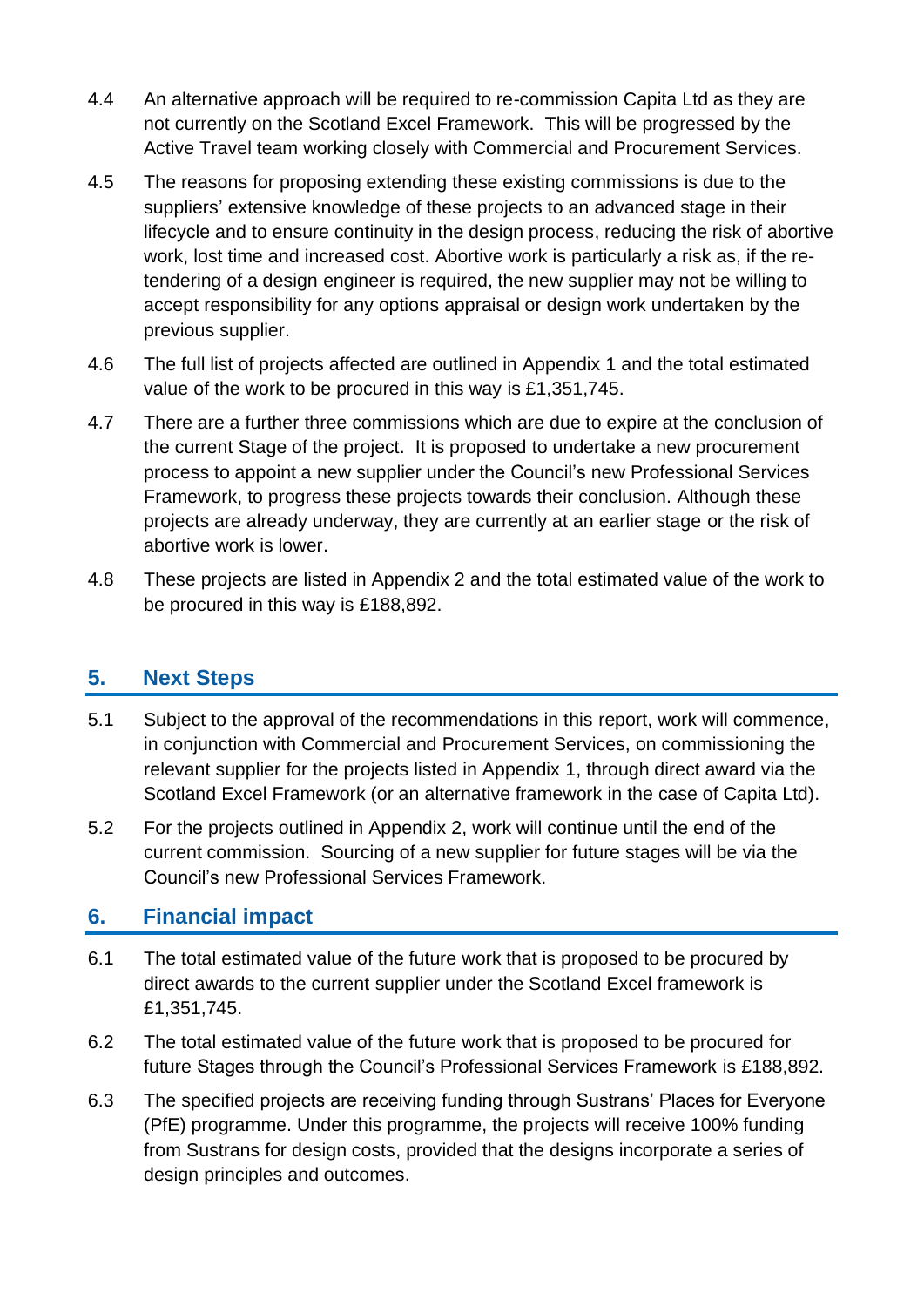### **7. Stakeholder/Community Impact**

- 7.1 Scotland Excel have confirmed that the Engineering and Consultancy Framework can facilitate direct awards in this manner.
- 7.2 There are no equalities or sustainability impacts directly arising as a result of this report.

## **8. Background reading/external references**

8.1 None.

#### **9. Appendices**

- 9.1 Appendix 1 List of projects where it is proposed to continue with existing supplier
- 9.2 Appendix 2 List of projects where it is proposed to source through the new Professional Services Framework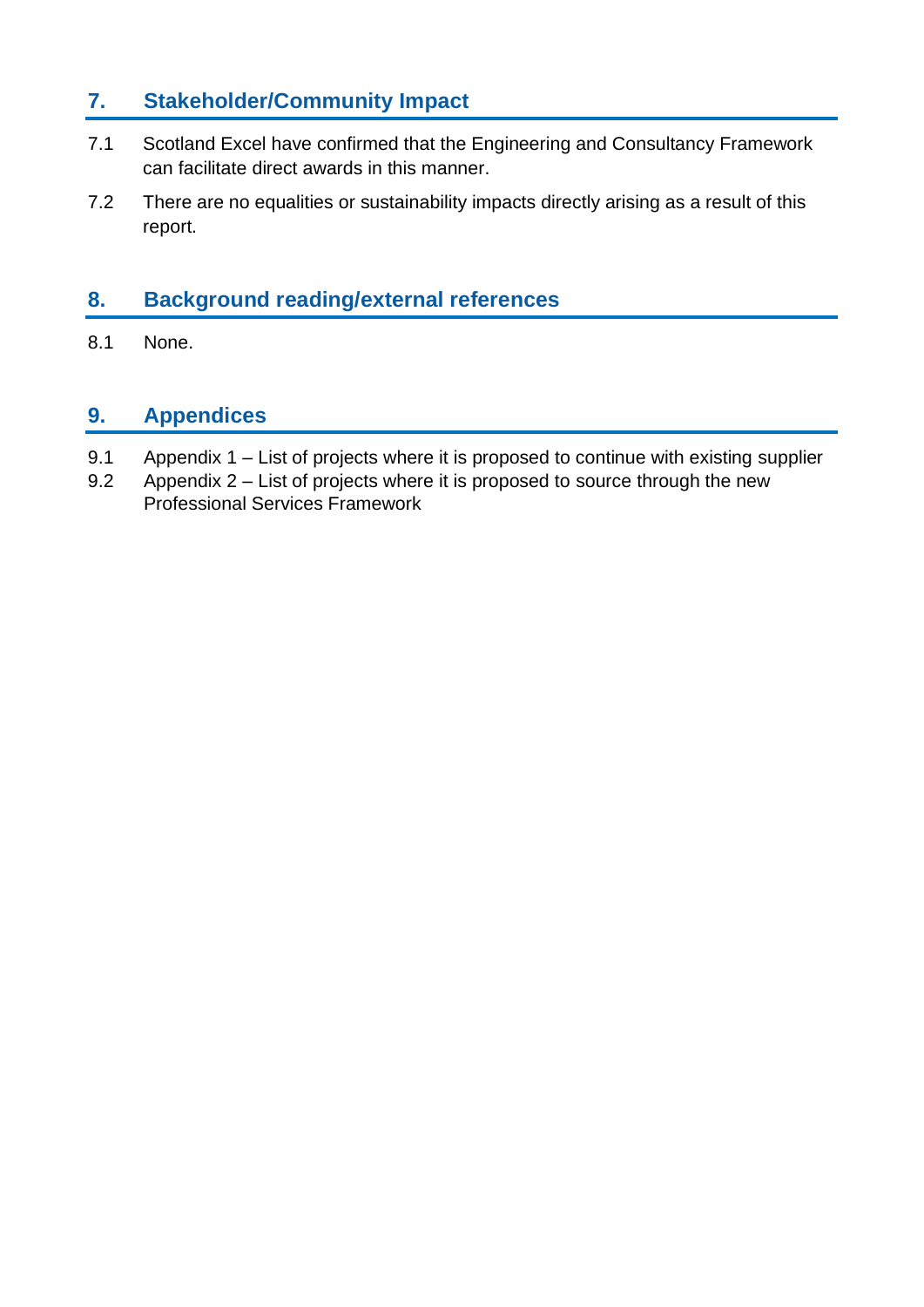### **Appendix 1: Projects Proposed to continue with existing supplier**

| Project                             | <b>Consultant</b> | Stage 0    | Stage 1     | Stage 2     | Stage 3       | Stage 4       | Stage 5     | <b>Totals</b> |
|-------------------------------------|-------------------|------------|-------------|-------------|---------------|---------------|-------------|---------------|
|                                     |                   |            |             |             |               |               |             |               |
| <b>Morrison Street</b>              | <b>AECOM</b>      |            | £84,987.00  | £80,726.00  | £86,000.00    | £105,000.00   |             | £356,713.00   |
| <b>NEAT Connections</b>             | <b>AECOM</b>      |            | £94,313.00  | £107,000.00 | £150,000.00   | £150,000.00   |             | £501,313.00   |
| A8 - Gogarstone to Middle<br>Norton | <b>AECOM</b>      |            | £5,804.00   | £7,986.00   | £54,068.88    | £40,000.00    | £15,000.00  | £122,858.88   |
| Davidsons Mains                     | <b>AECOM</b>      |            | £14,532.00  | £43,795.00  | £31,398.00    | £15,000.00    | £8,000.00   | £112,725.00   |
| Meadows to Union Canal              | Capita            |            | £20,400.00  | £80,482.87  | £33,630.00    | £71,820.00    | £75,000.00  | £281,332.87   |
| <b>CCWEL</b>                        | <b>AECOM</b>      |            |             |             | £256,590.37   | £933,079.00   | £312,400.00 | £1,502,069.37 |
| QuietRoute 9                        | <b>AECOM</b>      |            |             | £26,430.17  | £36,742.67    | £32,866.67    | £28,516.00  | £124,555.51   |
| QR30 Holyrood Park to RCT           | <b>AECOM</b>      |            |             |             | £57,610.00    | £40,000.00    |             | £97,610.00    |
| Meadows to Bread St                 | <b>AECOM</b>      |            |             | £56,355.00  | £40,603.00    | £45,000.00    |             | £141,958.00   |
| QR51 St Leonards to Canongate       | <b>AECOM</b>      |            |             |             | £51,756.00    | £26,500.00    |             | £78,256.00    |
| <b>Tram Safety Improvements</b>     | <b>AECOM</b>      |            |             |             |               | £47,852.00    | £38,329.00  | £86,181.00    |
| One-Way Street Exemptions           | <b>AECOM</b>      | £10,264.00 | £1,274.50   | £6,455.00   | £74,378.00    | £16,852.00    | £10,000.00  | £119,223.50   |
| QR5 Holyrood Park                   | <b>AECOM</b>      |            |             |             | £51,756.00    | £50,000.00    |             | £101,756.00   |
| <b>Leith Connections</b>            | <b>AECOM</b>      |            | £32,374.56  | £44,059.00  | £229,155.50   | £130,352.00   | £50,000.00  | £485,941.06   |
|                                     |                   |            |             |             |               |               |             |               |
| Committed                           |                   | £10,264.00 | £253,685.06 | £346,289.04 | £917,688.42   | £1,232,821.67 |             | £2,760,748.19 |
| <b>To be Procured</b>               |                   |            |             | £107,000.00 | £236,000.00   | £471,500.00   | £537,245.00 | £1,351,745.00 |
| Total                               |                   | £10,264.00 | £253,685.06 | £453,289.04 | £1,153,688.42 | £1,704,321.67 | £537,245.00 | £4,112,493.19 |

To be procured

Committed through existing FW

Procurement completed prior to April 2019